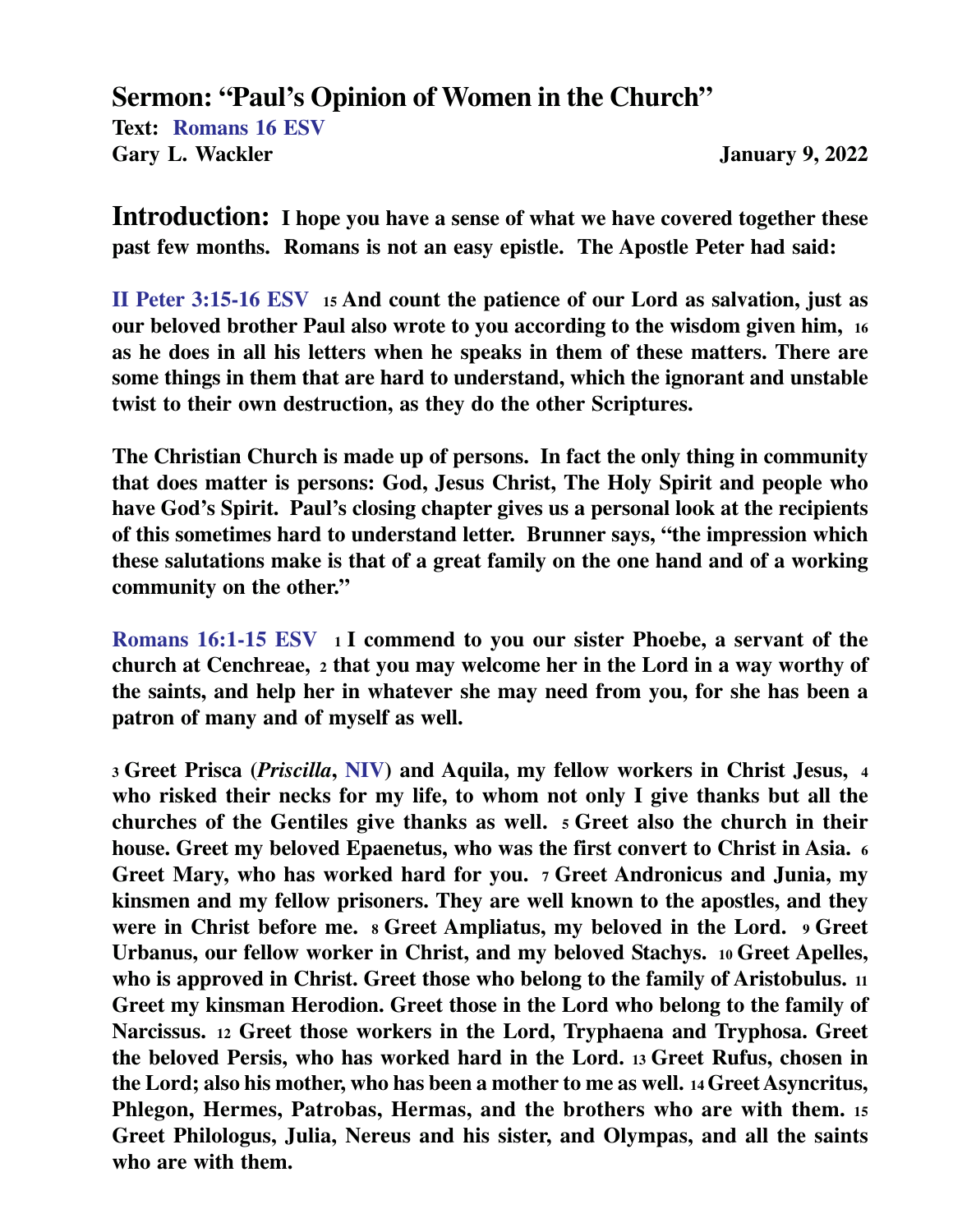## **Sermon: When the Roll Is Called Down Here**

**by Fred Craddock** *Preaching Today* **No. 5**

**I hope you will not feel guilty if your heart was not all aflutter during the reading of the text. It's not very interesting. It's a list of names, a list of strange names. I always tell my students in preaching class. "When you're preaching from biblical texts, avoid the lists. They're deadly. Don't preach from the lists." It seems that Paul is calling the roll. That's a strange thing in itself. I have never worshiped in a church in which anyone got up and called the roll. It could be very dull. Well, it could...it could be interesting in a way.**

**Calling the roll sometimes is not all that bad. Last December (***years ago***) I was summoned to Superior Court, DeKalb County, Georgia, to serve on the jury. On Monday morning at nine o'clock, 240 of us formed the pool out of which the juries for civil and criminal cases would be chosen. The deputy clerk of the Superior Court stood and called the roll. Two hundred forty names. She did not have them in alphabetical order. You had to listen. And while I was listening, I began to listen. There were two Bill Johnsons. One was black and one was white, and they were both Bill Johnson. There was a man named Clark, a Mr. Clark, who answered when the clerk read "Mrs. Clark." He said "Here."**

**And she looked up and said "Mrs. Clark."**

**And he said, "Here."**

**And she said "Mrs. Clark."**

**And he stood up and said, "Well, I thought the letter was for me, and I opened it."**

**And she said, "We summoned Mrs. Clark." And he said "Well, I'm here. Can't I do it? She doesn't have any interest in this sort of thing."**

**And the clerk said, "Mr. Clark, how do you know? She doesn't even know she's been summoned."**

**This roll call was pretty good. There was a man there whose name I wrote phonetically because I couldn't spell it. His name was Zerfel Lashenstein. I remember it because they went over it five or six times, mispronouncing it. He insisted it be pronounced correctly and finally stood in a huff and said, "I see no reason why I should serve on a jury if a court can't pronounce my name."**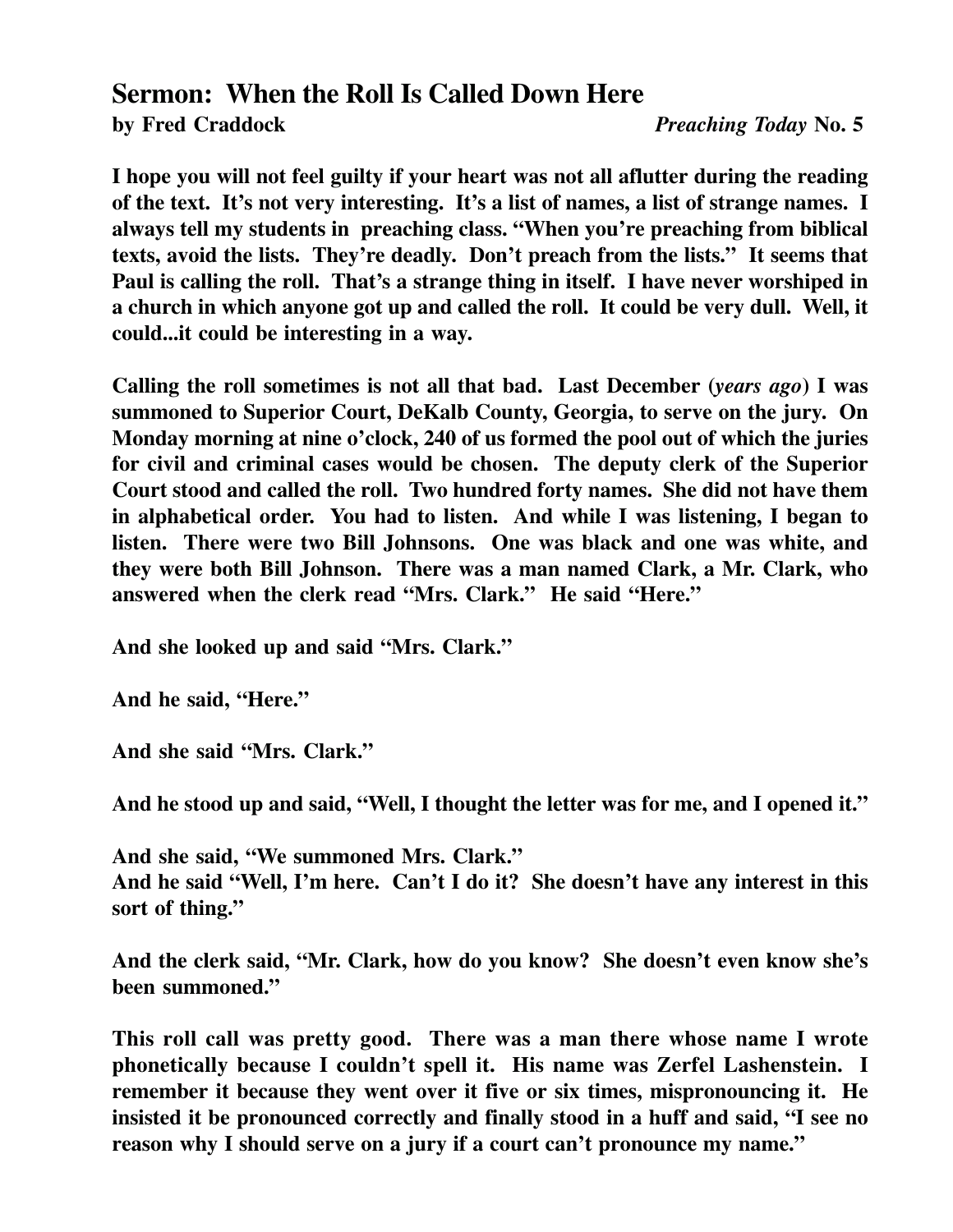**The woman next to me said, "Lie-shen-stein. I wonder if he's a Jew?"**

**I said, "Well, I don't know. Could be. Does it matter?"**

**And she said, "I am German. My name is Zellar."**

**And I said, "Well, it doesn't matter. That was 60 years ago."**

**And she said, "He and I could be seated next to each other in a jury."**

**I said. "Well, you were probably just a child when all that happened years ago."**

**And she said, "I was 10 years old. I visited Grandmother. She lived about four miles from Buchenwald. I smelled the odor."**

**You know, a person could get interested in Paul's calling the roll. Even if it's no more than to say, I wonder how Paul knew all those people since he had never been to the church?" I wonder if back then you could buy mailing lists? After all, he wants to raise money in Rome for His Spanish mission, and he is politically wise.**

**He says, "Tell this one hello and that one hello." Some scholars think this doesn't even belong in Romans. He's never been to Rome. But I could get interested in the roll call because it gives a kind of sociological profile of the membership of the church.**

**Now, I don't expect you to remember, but in the list there is a husband and wife, Aquila and Priscilla. There's a man and his mother, Rufus and his mother. There is a brother and sister, Nereus and his sister. There are brothers, Andronicus and Junias. There are sisters, Tryphaena and Tryphosa. There is and old man Epaenetus. Isn't that an interesting profile of the church? There is a single woman, Mary. There's a single man, Herodian. Not a lot of nuclear family there at all, except as Christ has called them together. It's an interesting list, sort of...**

 **Copyright 1995 (c) Christianity Today, Inc./LEADERSHIP JOURNAL**

**The Apostle Paul does not deserve the reputation that some have tried to give him that he thinks:**

- **1. women are second-class citizens**
- **2. women should be seen but not heard**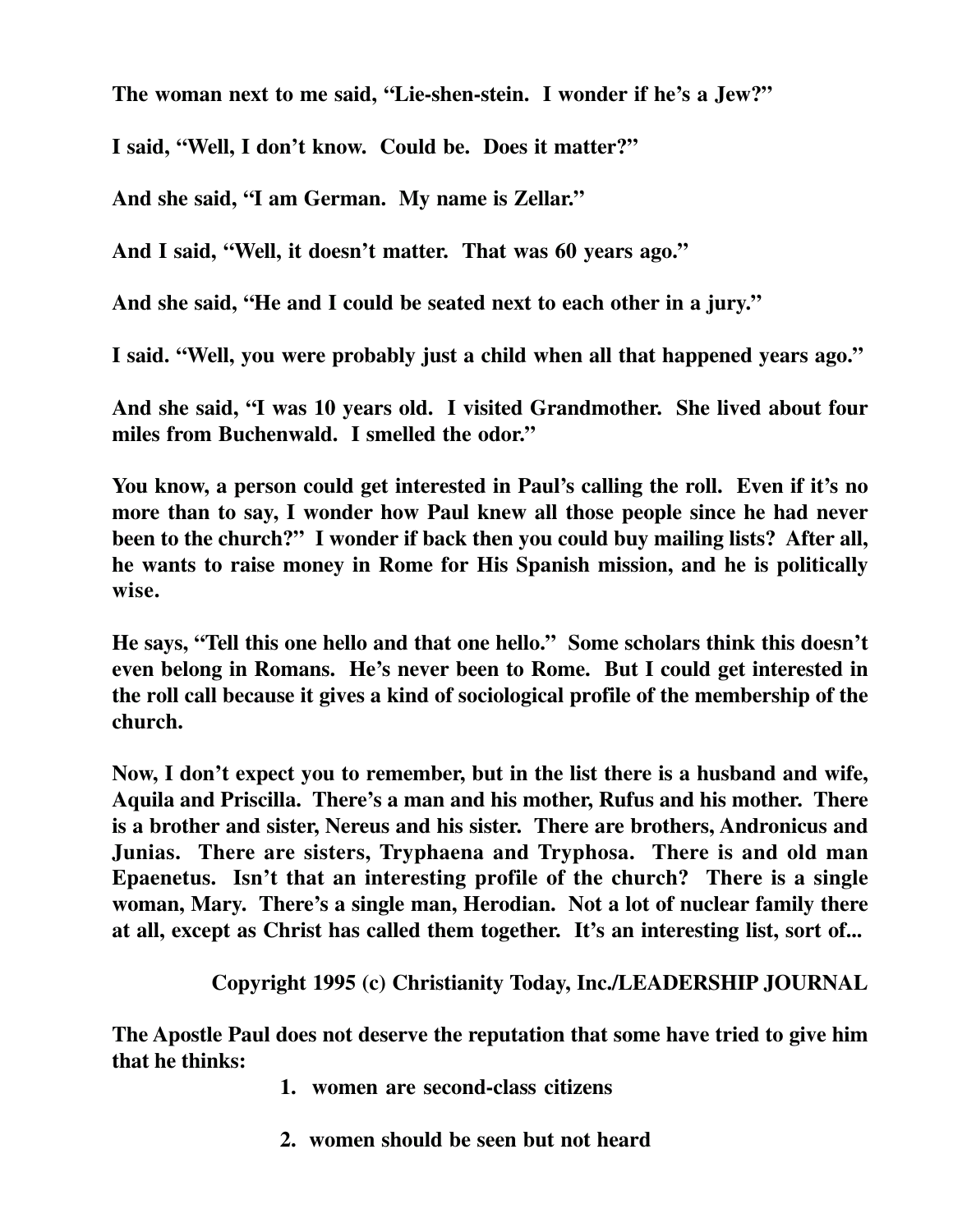**In honor of Christian women and also to finish our agenda in Romans, I would like to look this morning at the six women mentioned by name and also those anonymous women in this closing chapter of Romans. The original salutations certainly were more meaningful to the original audience than for us. They had loved each other; they had served the Lord together. We do not have the same history nor any common experiences with the author or that 1st century audience, but let's try to regain some of the flavor of these women who were in the Church working in concert with the Apostle Paul.**

#### **PHOEBE (verse 1)**

**Many scholars including the translators of the RSV and various commentators have tried to render the word** διακονον **- deaconess. There is no need to force that meaning of a word that everywhere else in the same letter is translated "servant" referring to government authorities twice in Romans 13:4, and to Christ himself in Romans 15:8. It seems arbitrary here to force the translation** *deaconess***, especially in light of the absence of such an office in Scripture. Nevertheless, and not to diminish her importance, Phoebe was a trusted Christian sister to Paul. He wrote her a letter of commendation to introduce her to those in Rome who would receive this letter that would become HOLY WRIT. Phoebe would be the bearer of Paul's letter.**

**Paul said:**

- **1. Welcome Her (in the Lord). This is the special kind of welcome only found in Christian homes because of the common bond found in Jesus Christ.**
	- **2. Help Her!**

**WHY? Because she had been a helper to many others as well as the Apostle himself. It is thought that Phoebe might have been a well-to-do business women who was on her way to Rome to conduct business. The Greek word,** προστατε**s, translated helper, was a word that meant a legal representative or wealthy** *patron* **(ESV). She would literally carry the word of God to others.**

## **PRISCA or PRISCILLA (verses 3-5a)**

**Priscilla and Aquila are a very important husband and wife team in the N.T. They are always mentioned together in the N.T. They were forced to leave Rome after an edict issued by Claudius about 52 A.D. which banished all Jews (Acts 18:2). They then moved to Corinth. They were tentmakers by trade, and Paul lived with them in their home.**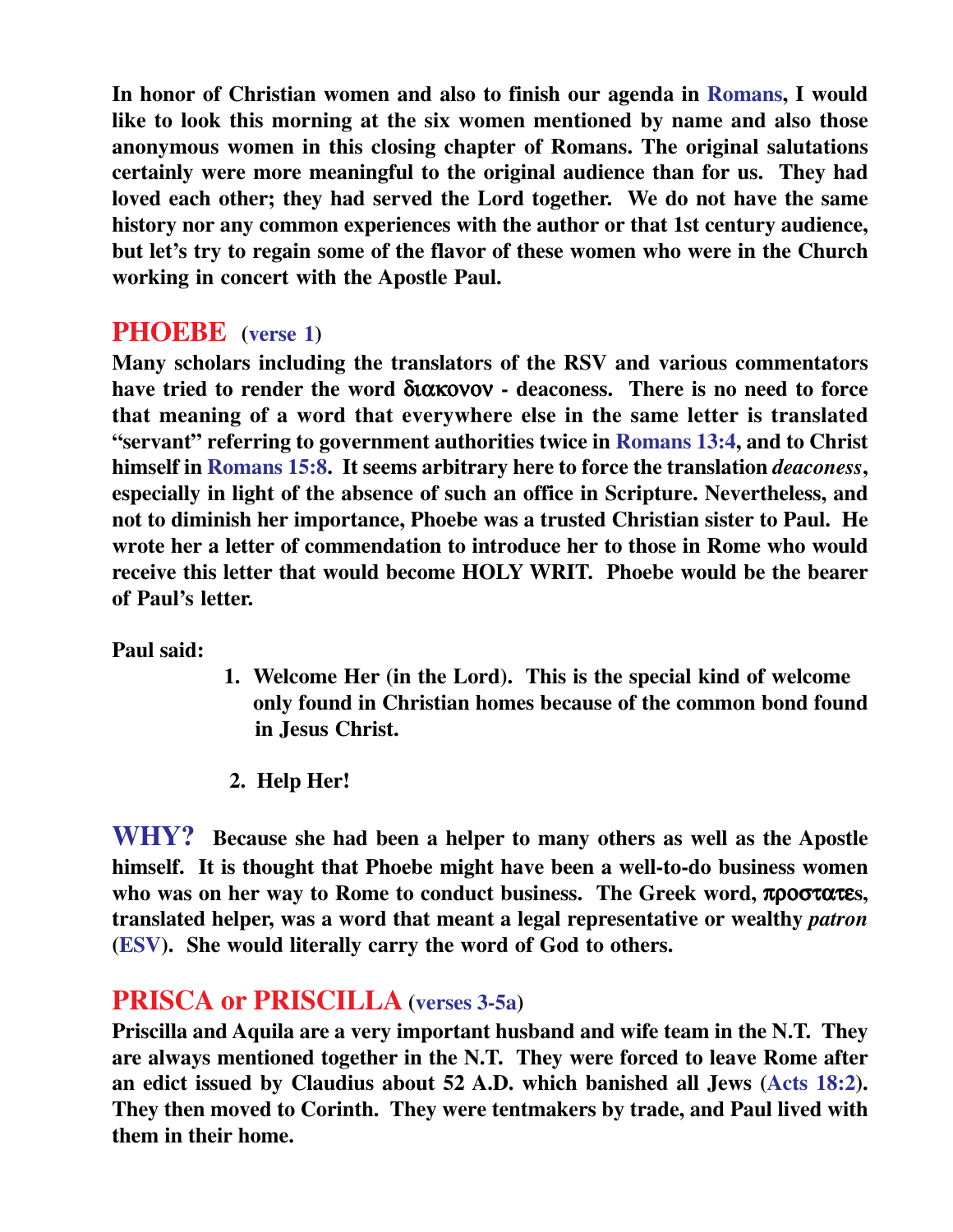**It takes a special person to be able to live with a non-family member. Family is sometimes difficult enough. Have you ever moved in with your parents or in-laws?**

**When Paul left Corinth and went to Ephesus, Aquila and Priscilla followed him (Acts 18:18). e.g. Chuck and Nancy Durham followed their minister from Troy, Ohio to Florida (What a Sacrifice for the Gospel!)**

**It was Aquila and Priscilla who took into their home, Apollos, a brilliant scholar and orator who needed further instruction in the Christian faith (Acts 18: 24-26). He then went on to encourage others. You see how a kindness ripples out from its origin? When you disciple people who disciple people, etc.**

**We hear later the Apostle Paul writing to the Corinthian Church from the home of guess who? (I Corinthians 16:19). This was before church buildings. Priscilla and Aquila later returned to Rome as it is recorded here, AND again they have a group of Christians meeting in their home (a house church).**

**Lastly, then in II Timothy 4:19, they are found back in Ephesus again being greeted in a letter by Paul. Barclay puts it this way, "Every home should be a Church, for a Church is a place where Jesus dwells."**

**Illus. On Father's Day in Waverly, NY (1985) -- Ed, the minister of a Church of God (Anderson) congregation, took me to O'Briens (very nice restaurant). He told me no one should be alone on Father's Day."**

**In the N.T. four of the six times that Priscilla and Aquila are mentioned, her name is first - BEFORE her husband's. It could be she was converted before Aquila, or that she was of noble birth, or even that she was the stronger as a teacher and a Christian. We do not know. They are always listed together as well it should be. We can be sure of one thing. There were many people who owed their souls either directly or indirectly to Priscilla and her husband. They had literally risked their lives for Paul and thus the cause of Christ. Out of all this the most important aspect of their lives was that they were counted as co-workers with the apostle Paul. That's pretty good company.**

**MARY (verse 6) "who worked very hard for you ( i.e., the Church at Rome)."**

#### **JUNIA(S) (verse 7)**

**Junias is more than likely a woman (Chrysostom, col. 670). She is called Paul's kinsmen (relative in the NIV). This probably meant "fellow Jew." She had been imprisoned for her faith. She with Andronicus were Christians before Paul.**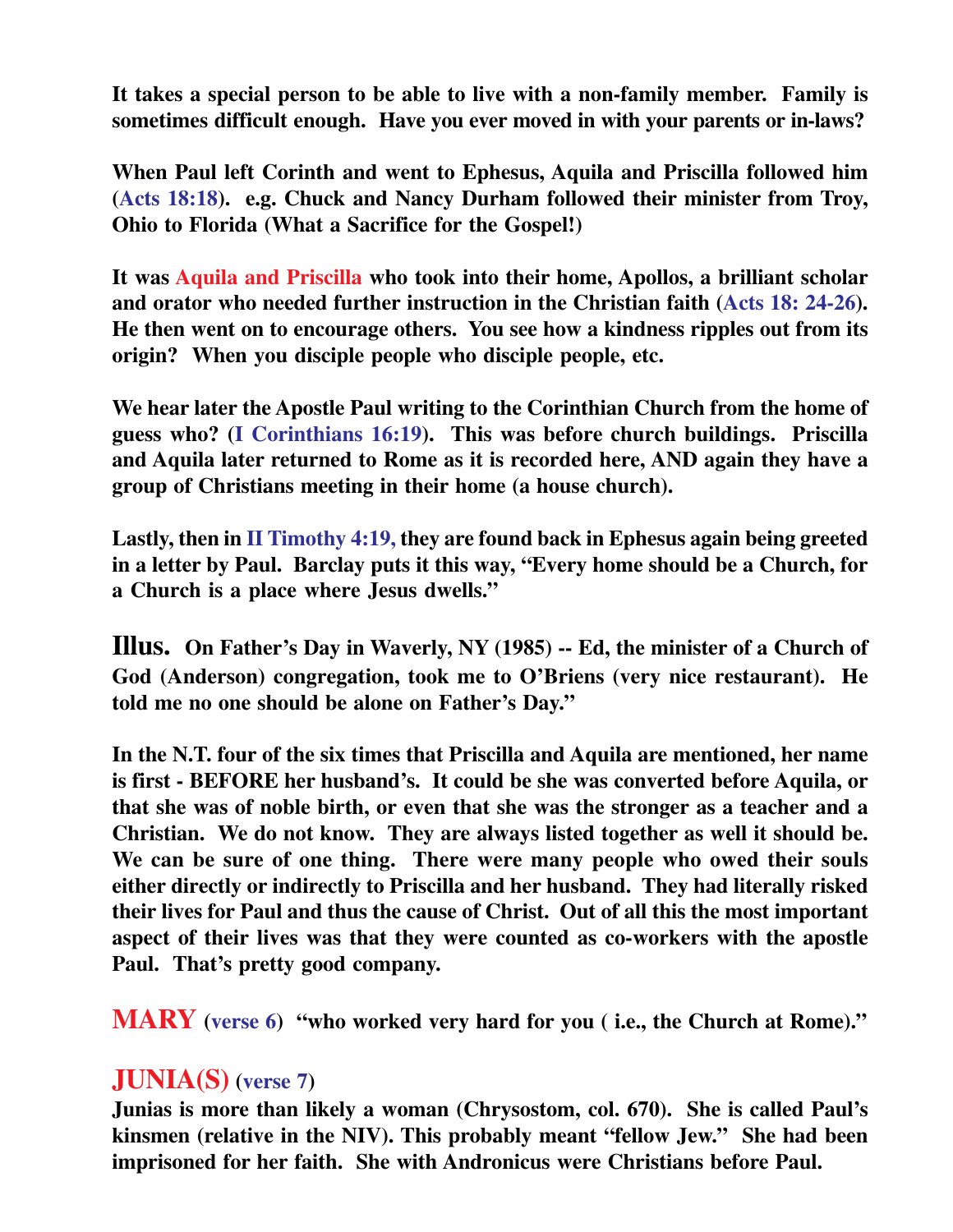**Junia was a little like a charter member. With this longevity in the faith came a great deal of respect, but all these women had earned theirs to be mentioned by the Apostle. The fact they were Christians before Paul indicates a direct link which may have went back to the time of Stephen and the Church at Jerusalem.**

**Junia is described in the NIV as an apostle (literally one sent out, or representative). This would obviously be different from the original 12 apostles, and different from Paul's apostleship. The ESV renders this differently (maybe even more accurately): "They are well known to the apostles,"**

# **TRYPHENA and TRYPHOSA (verse 12a)**

**Three times in this listing of women Paul uses the Greek word** κοπιαν **which literally means to work to the point of exhaustion. It is a little play on words because Tryphena's name has the meaning of softness, daintiness, and delicacy; and Tryphosa's, live softly, luxuriously, fare sumptuously according to Cranfield.**

**PERSIS (verse 12b) literally means Persian woman and was probably a freed woman. Persis is warmly regarded as beloved and as a hard worker in the Lord.**

**The mother of Rufus (verse 13)**

**She was like a mother to Paul. Maybe Paul went there when he felt there was no one who cared. We have all emotionally been there. It is a great feeling to know there is a place to which you can go AND BE ACCEPTED AND LOVED. Mark like Paul also wrote to a Roman audience. In Mark 15:21 we read of Simon a Cyrenian who was forced to carry the cross of Jesus to Golgotha. This Simon is said to be the father of Alexander and Rufus. Questions which may come to mind are:**

**1. Was Simon a part of the men from Cyrene connected with the early proclamation of the gospel in Antioch (Acts 11:20)?**

**2. Were Rufus and Alexander and their mother there as well?**

**3. Was the Alexander mentioned in Acts 19, who stood in front of an angry mob, also a part of this family? His mother must have been proud of her husband and sons. Her house was open to nurture the Apostle as well.**